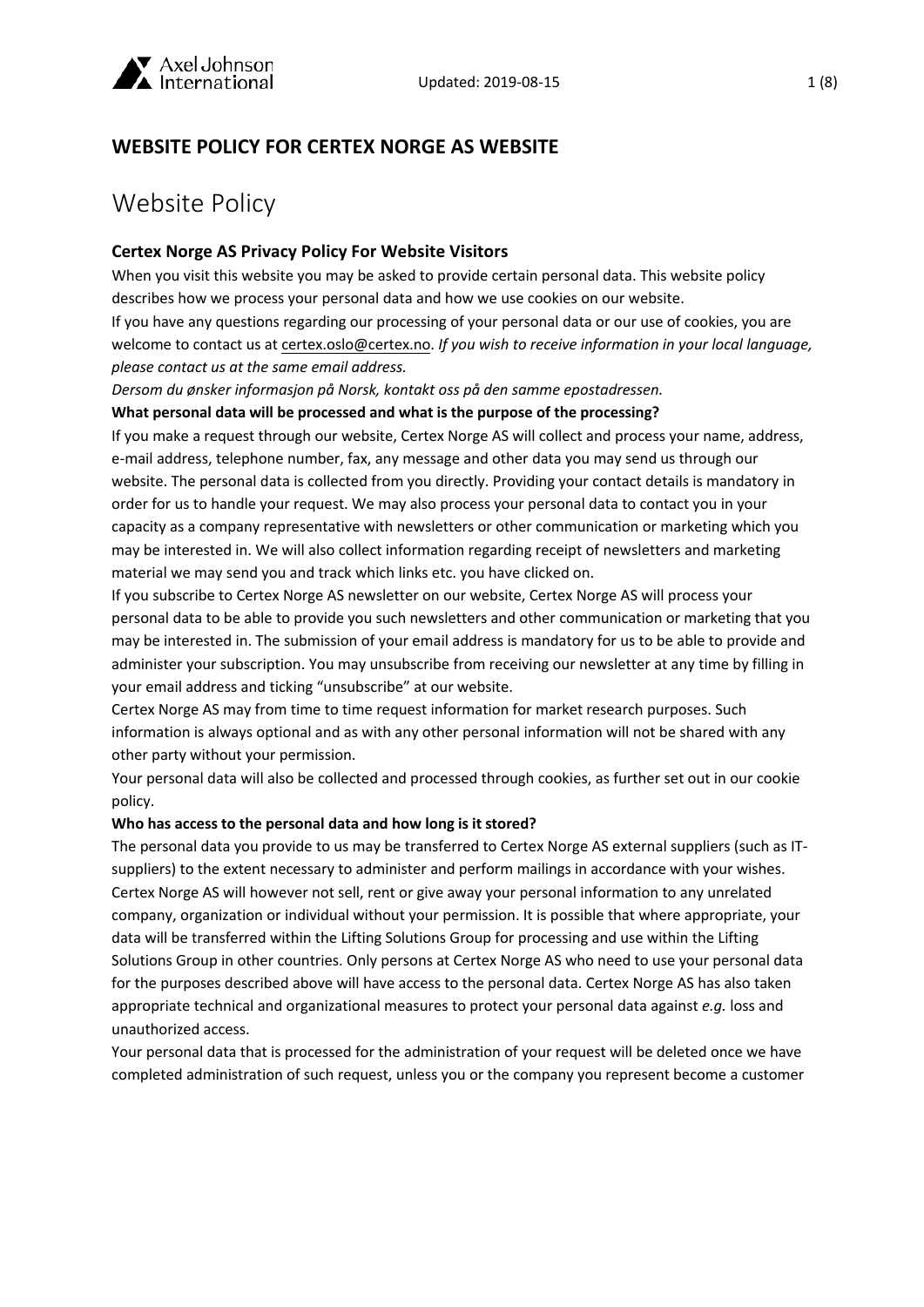

to Certex Norge AS. In such case you will receive further information regarding the processing of your personal data.

Your personal data that is processed for the administration of your subscription will be stored until you unsubscribe from such subscription.

Please note that your personal data will be stored for a longer period than mentioned above if it is required by applicable laws.

#### **Your Rights**

Certex Norge AS reg. no. 935 708 745, with address Johan Follestads vei 6, 3474 Åros, and Axel Johnson International Lifting Solutions, reg. nr. SE 556057887301, with address Sveavägen 151, 113 46 Stockholm, Sweden, are joint controllers of the processing of your personal data. This means that we are responsible for ensuring that your personal data is processed correctly and in accordance with applicable laws. You are entitled to know what personal data we are processing regarding you, and you can request a copy of such data. You are entitled to have incorrect personal data regarding you corrected, and in some cases you may request that we delete your personal data (if, for example, the personal data is no longer necessary for the purpose for which it was collected). You also have the right to object to certain processing of your personal data (such as direct marketing), and request that the processing of your personal data be limited. Please note that limitation or deletion of your personal data may result in us not being able to fulfill our commitments. You are also entitled to extract your personal data in a machine-readable format and to transfer the personal data to another controller.

If you have questions regarding how we process personal data concerning you, you are welcome to contact us at certex.oslo@certex.no or by mail to the address above.

If you have any objections or complaints with the way we process your personal data, you have the right to lodge a complaint with the local data protection supervisory authority.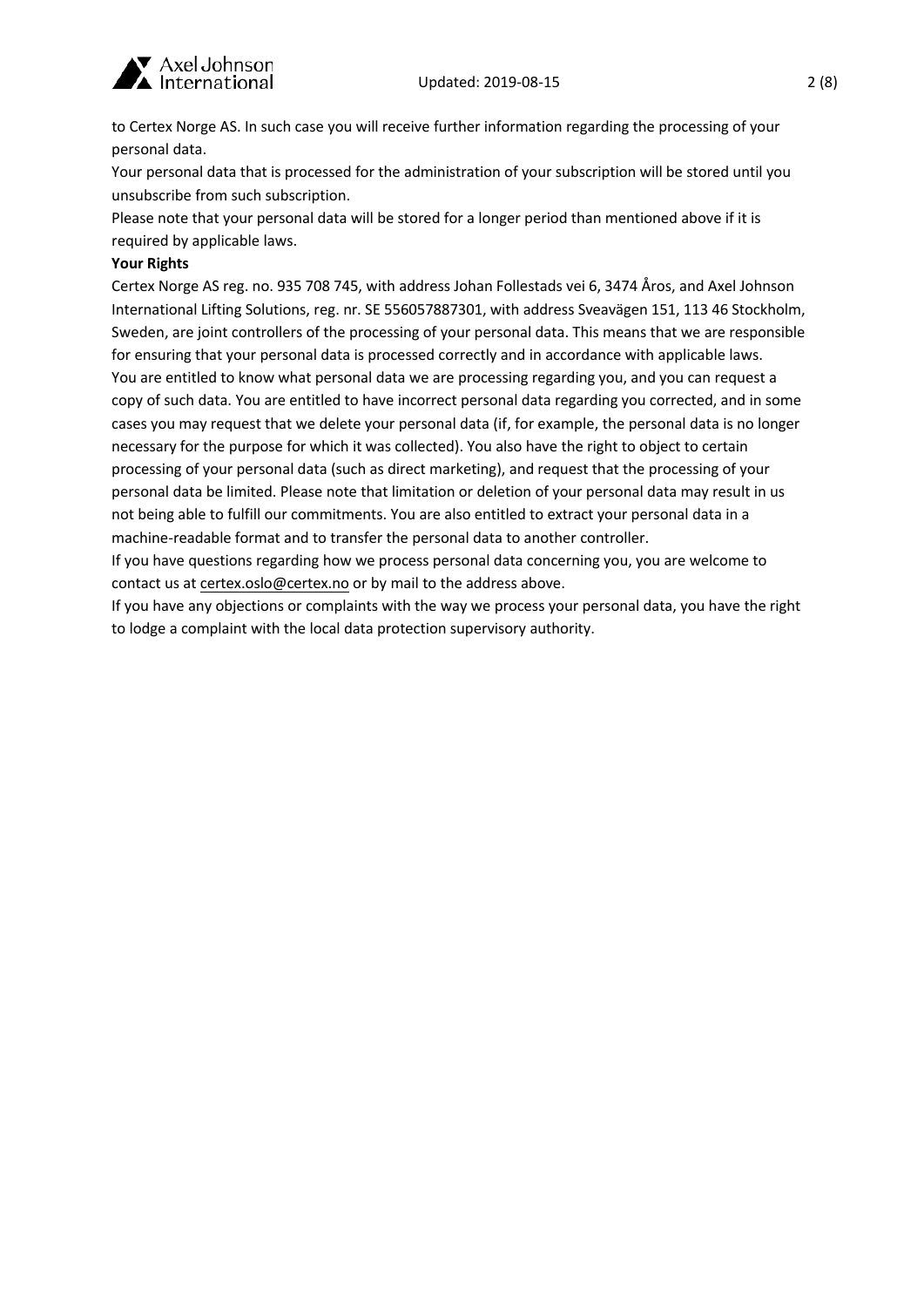

# **Certex Norge AS Cookie Policy**

This cookie policy applies to Certex Norge AS use of cookies on our website. This cookie policy describes what kind of cookies we use on the website, the purpose of each cookie, how long we store them and how you can block or delete cookies.

*If you wish to receive information in your local language, please contact us at certex.oslo@certex.no. Dersom du ønsker å motta informasjon på Norsk, kontakt oss på certex.oslo@certex.no.*

#### **What is a cookie?**

A cookie is a small text file that may be placed on your device (*e.g.* computer, smart phone or tablet) when you visit a website. Cookies are used to allow websites to function more efficiently and to collect information to the owner of a website.

Read more about cookies at the Swedish Post and Telecom Authority's website:

[https://pts.se/en/english-b/regulations2/legislation/electronic-communications-act/q/qa-about-cookies](https://pts.se/en/english-b/regulations2/legislation/electronic-communications-act/q/qa-about-cookies-for-users/)[for-users/](https://pts.se/en/english-b/regulations2/legislation/electronic-communications-act/q/qa-about-cookies-for-users/)

#### **What do we use cookies for?**

Some of the cookies Certex Norge AS is using are strictly necessary and essential to make the website work correctly and to enable you to move around the website and use its features. You are not required to approve our use of strictly necessary cookies since they are required in order for us to provide the website.

The website also uses cookies which allow us to optimise the performance of the website's features, to improve your experience of the website, to make the website easier to use and to better tailor the website to your interests and needs. Further, we use cookies to compile anonymous and aggregated statistics that allow us to understand how our users use the website and to help us improve.

#### **What types of cookies do we use?**

There are three types of cookies on the website:

- [Session cookies, *i.e.* cookies which are temporarily saved only during your visit to our website. Such cookies are for example used to identify which language that you have chosen. Session cookies are deleted when you close your web browser.]
- [Persistent cookies, *i.e.* cookies which save a file for an extended period on your device. Such cookies are for example used with functions which describe what information is new since you last visited the website. How long the cookie remains on your device will depend on the duration or "lifetime" of the specific cookie, as well as on your browser settings.]
- [Third party cookies, *i.e.* cookies that belong to domains different from the one shown in the address bar. Third party cookies open up for potential tracking of the user's browsing history.]

The table below sets out the specific cookies that are used on our website, the purpose of each cookie, which information the cookie stores, whether it is a session cookie, persistent cookie or third party cookie, how long the cookie will be stored and whether any information from the cookie will be transferred to another company or organisation.

| Cookie  | <b>Purpose</b>                                                                  | <b>Stored Data</b>                                                                               | <b>Duration</b> | <b>Sharing</b> |
|---------|---------------------------------------------------------------------------------|--------------------------------------------------------------------------------------------------|-----------------|----------------|
| _cfduid | Used by the<br>content<br>network,<br>Cloudflare, to<br>identify<br>trusted web | It does not<br>correspond to<br>any user ID in<br>your web<br>application, and<br>does not store | 1 year          | Tawk.to        |
|         | traffic.                                                                        | any personally                                                                                   |                 |                |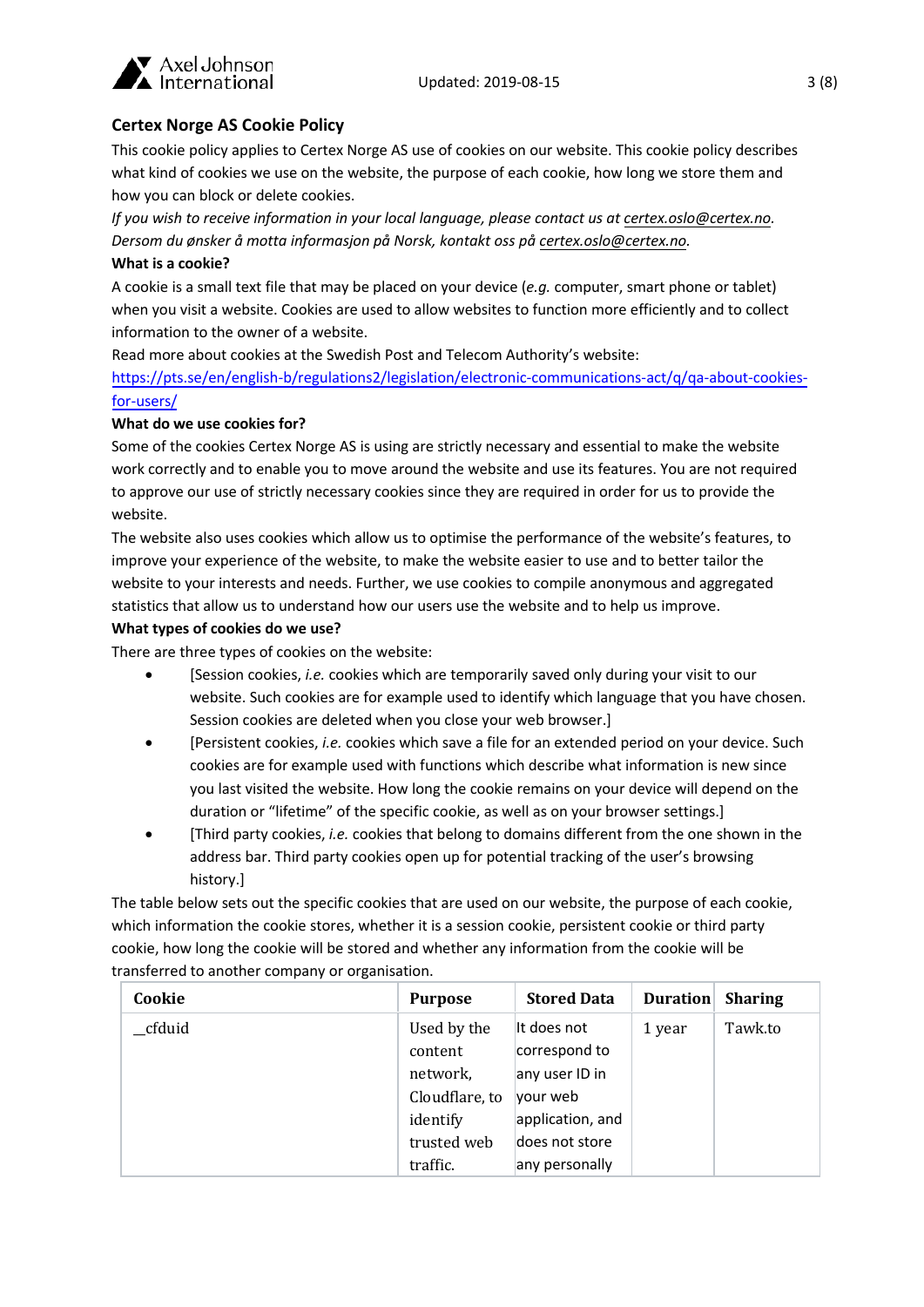

|                   |                      | identifiable   |         |             |
|-------------------|----------------------|----------------|---------|-------------|
|                   |                      | information.   |         |             |
| ASP.NET_SessionId | General              | This cookie    | Expire  | No third    |
|                   | purpose              | does not store | when    | party       |
|                   | platform             | any user       | user    |             |
|                   | session              | information.   | leaves  |             |
|                   | cookie, used         |                | site    |             |
|                   | by sites             |                |         |             |
|                   | written with         |                |         |             |
|                   | Microsoft            |                |         |             |
|                   | .NET based           |                |         |             |
|                   | technologies.        |                |         |             |
|                   | Usually used         |                |         |             |
|                   | to maintain an       |                |         |             |
|                   | anonymized           |                |         |             |
|                   | user session         |                |         |             |
|                   | by the server.       |                |         |             |
| _dc_gtm_UA-#      | This cookie is       | This cookie    | Session | Google Tag  |
|                   | associated with      | does not store |         | Manager     |
|                   | sites using          | any user       |         |             |
|                   | Google Tag           | information.   |         |             |
|                   | Manager to load      |                |         |             |
|                   | other scripts        |                |         |             |
|                   | and code into a      |                |         |             |
|                   | page.                |                |         |             |
| _utm.gif          | Google               | Information    | Session | Google      |
|                   | Analytics            | about the      |         | Analytics - |
|                   | <b>Tracking Code</b> | user, not any  |         | used to     |
|                   | that logs            | personally     |         | improve     |
|                   | details about        | identifiable   |         | your        |
|                   | the visitors         | information    |         | experience  |
|                   | browser and          | but            |         | of the      |
|                   | computer.            | information    |         | website     |
|                   |                      | such as        |         |             |
|                   |                      | browser        |         |             |
|                   |                      | language,      |         |             |
|                   |                      | screen         |         |             |
|                   |                      | resolution,    |         |             |
|                   |                      | referral site  |         |             |
|                   |                      | etc.           |         |             |
| _utma             | Collects data        | The number     | 2 years | Google      |
|                   | on the number        | of times a     |         | Analytics - |
|                   | of times a user      | visitor has    |         | used to     |
|                   | has visited the      | been to the    |         | improve     |
|                   | website as           | site           |         | your        |
|                   | well as dates        |                |         | experience  |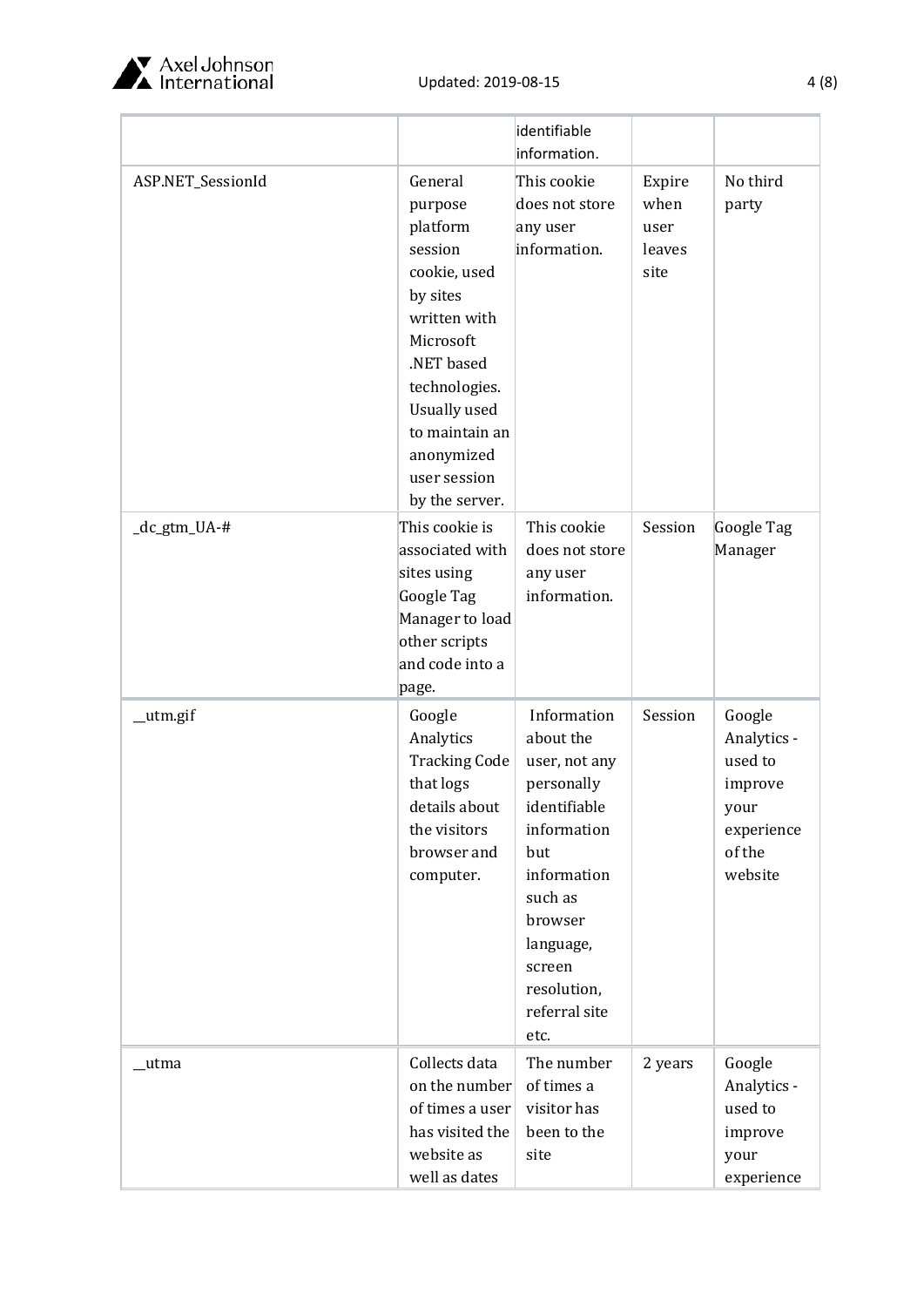

|                 | for the first<br>and most<br>recent visit.<br>Used by<br>Google<br>Analytics.                                                                                                              |                                                                               |          | of the<br>website                                                                      |
|-----------------|--------------------------------------------------------------------------------------------------------------------------------------------------------------------------------------------|-------------------------------------------------------------------------------|----------|----------------------------------------------------------------------------------------|
| _utmb and _utmc | Registers a<br>timestamp<br>with the exact<br>time of when<br>the used<br>accessed the<br>website. Used<br>by Google<br>Analytics to<br>calculate the<br>duration of a<br>website visit.   | The amount<br>of time a visit<br>to the site has<br>been                      | Session  | Google<br>Analytics -<br>used to<br>improve<br>your<br>experience<br>of the<br>website |
| _utmt           | Used to<br>throttle the<br>speed of<br>requests to<br>the server.                                                                                                                          | No personally<br>identifiable<br>information                                  | Session  | Google<br>Analytics-<br>used to<br>improve<br>your<br>experience<br>of the<br>website. |
| _utmz           | Collects data<br>on where the<br>user came<br>from, what<br>search engine<br>was used,<br>what link was<br>clicked and<br>what search<br>term was<br>used. Used by<br>Google<br>Analytics. | Referral<br>information                                                       | 6 months |                                                                                        |
| _ga             | These cookies<br>are used to<br>distinguish<br>unique users<br>by assigning a<br>randomly<br>generated                                                                                     | Client<br>Identifier<br>(Anonymously<br>identifies a<br>browser<br>instance.) | 2 years  | Google<br>Analytics -<br>used to<br>improve<br>your<br>experience                      |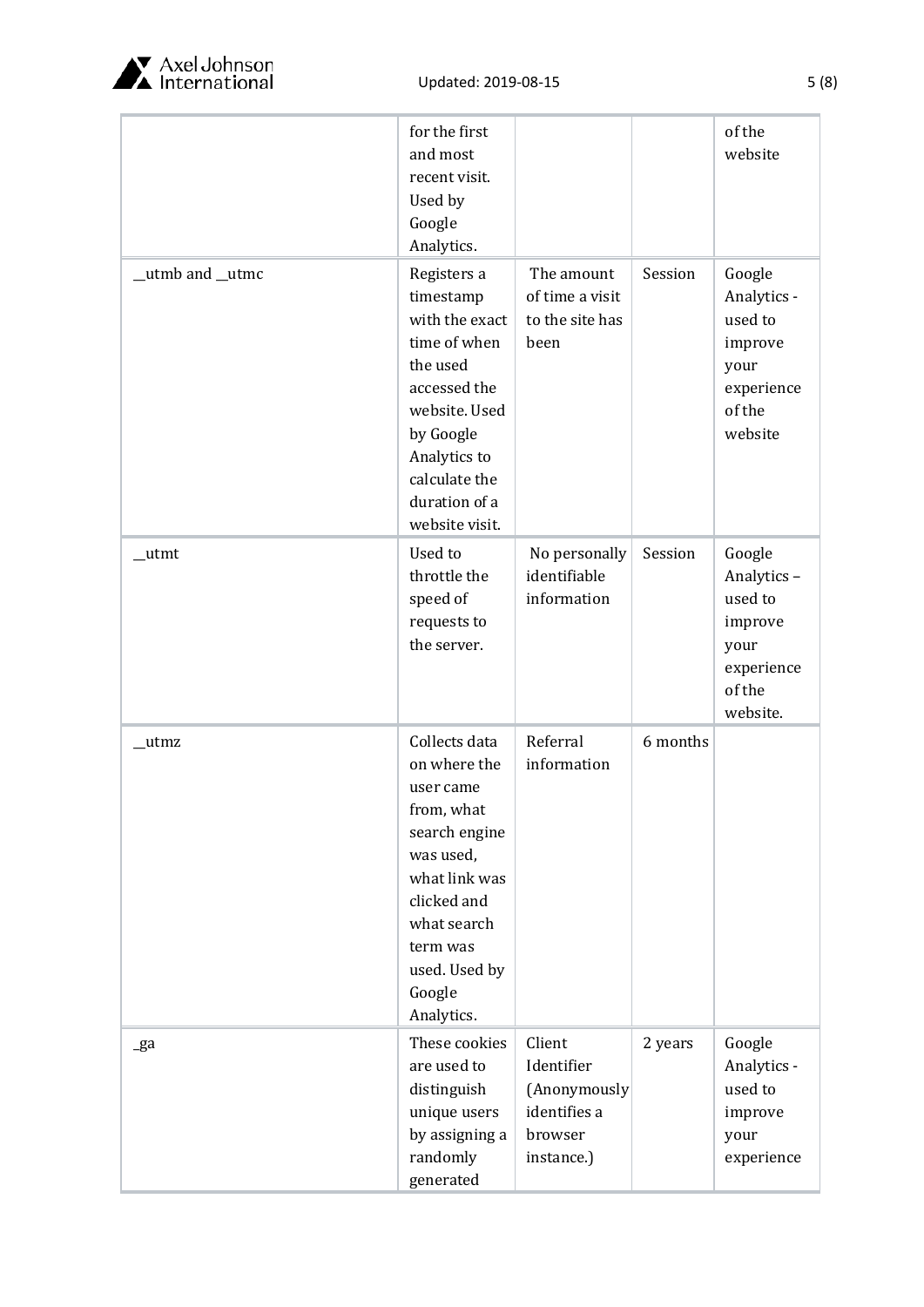

|            | number as a<br>client<br>identifier.                                                                                                                                      |                                                                               |          | of the<br>website                                                                      |
|------------|---------------------------------------------------------------------------------------------------------------------------------------------------------------------------|-------------------------------------------------------------------------------|----------|----------------------------------------------------------------------------------------|
| gid        | These cookies<br>are used to<br>distinguish<br>unique users<br>by assigning a<br>randomly<br>generated<br>number as a<br>client<br>identifier.                            | Client<br>Identifier<br>(Anonymously<br>identifies a<br>browser<br>instance.) | Session  | Google<br>Analytics -<br>used to<br>improve<br>your<br>experience<br>of the<br>website |
| collect    | Used to send<br>data to Google<br>Analytics<br>about the<br>visitor's<br>device and<br>behaviour.<br>Tracks the<br>visitor across<br>devices and<br>marketing<br>channels | Anonymous<br>user<br>information                                              | Session  | Google<br>Analytics                                                                    |
| GPS        | Registers a<br>unique ID on<br>mobile<br>devices to<br>enable<br>tracking based<br>on<br>geographical<br>GPS location.                                                    | unique ID                                                                     | Session  | Youtube.com                                                                            |
| <b>YSC</b> | Registers a<br>unique ID to<br>keep statistics<br>of what videos<br>from YouTube<br>the user has<br>seen.                                                                 | unique ID                                                                     | Session  | Youtube.com                                                                            |
| _tawkuuid  | Unclassified                                                                                                                                                              |                                                                               | 179 days | Tawk to                                                                                |
| SS         | Unclassified                                                                                                                                                              |                                                                               | Session  | Tawk to                                                                                |
| exvat      | Unclassified                                                                                                                                                              |                                                                               | 9 days   | Inline script                                                                          |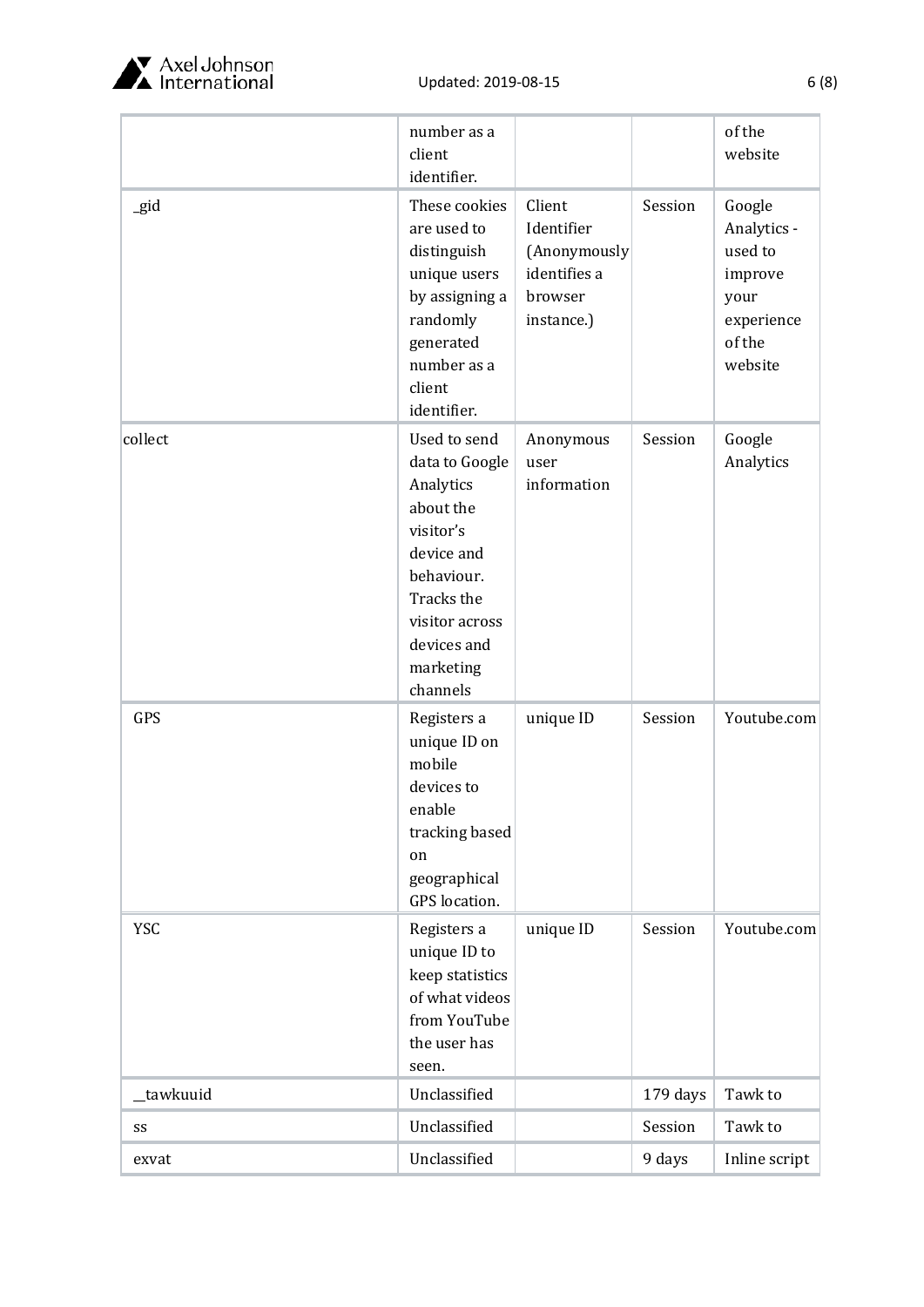

| Tawk_57dbea2260af0d7233b89deb | Unclassified | 179 days $\vert$ Tawk to |         |
|-------------------------------|--------------|--------------------------|---------|
| <b>TawkConnectionTime</b>     | Unclassified | Session                  | Tawk to |
| tawkUUID                      | Unclassified | 179 days $\vert$ Tawk to |         |

# **Google Analytics**

Certex Norge AS uses the tool Google Analytics, including Google Tag Manager, to collect information about the use of the website. The purpose is to better understand our users' needs and to create better content for our website visitors. By saving Google Analytics cookies in your browser, we can see, for example, what kind of information you request or what features are important to you.

Google Analytics collects the IP address assigned to you on the date you visit the website. To protect your privacy further, we use so-called IP anonymization for data collection with Google Analytics. This means that the last digits of your IP number are masked, for example 193.188.156.xxx.

Certex Norge AS does not combine the information collected through the use of Google Analytics with other PII (personally identifiable information).

Google's possibility to use and share information collected by Google Analytics about your visits to our website is restricted by the Google Analytics Terms of Service, available at: [http://www.google.com/analytics/terms/us.html,](http://www.google.com/analytics/terms/us.html) and the Google Privacy Policy, available at: [http://www.google.com/intl/en/policies/privacy](http://www.google.com/intl/en/policies/privacy/)

You can prevent Google Analytics from recognizing you on return visits to the website by disabling cookies on your browser.

# **Live chat:**

On this website the live chat is provided by Tawk.to.

The chat is inserted via a script in the source code of the website. When using the chat function you automatically use the service of Tawk.to. Tawk.to saves, supports and edits data in European and Non-European locations. All data that is inserted via the chat window will be transferred to Tawk.to and saved. Tawk.to will be certified in EU - U.S. Privacy Shield Frameworks and compliant to data protection requirements when transferring personal data from EU to US in support of transatlantic commerce. Saved data includes: chat record, indicated name, IP address at the time of the chat and country of origin. This data will not be given to third parties and is only used for business related communication and internal statistics. Chat records are saved by Tawk.to and automatically deleted after a reasonable timeframe.

We do not have any influence on the internal handling and use of the data at Tawk.to. With using the chat you agree to the transfer and using of your data as described above.

Tawk.to is working on compliancy with GDPR: https://www.tawk.to/data-protection/gdpr/ Please find the Standard Terms of Use of Tawk.to here: <https://www.tawk.to/privacy-policy/>

#### **How to prevent and/or delete cookies**

Most internet browsers are initially set to automatically accept cookies. You can change your settings to